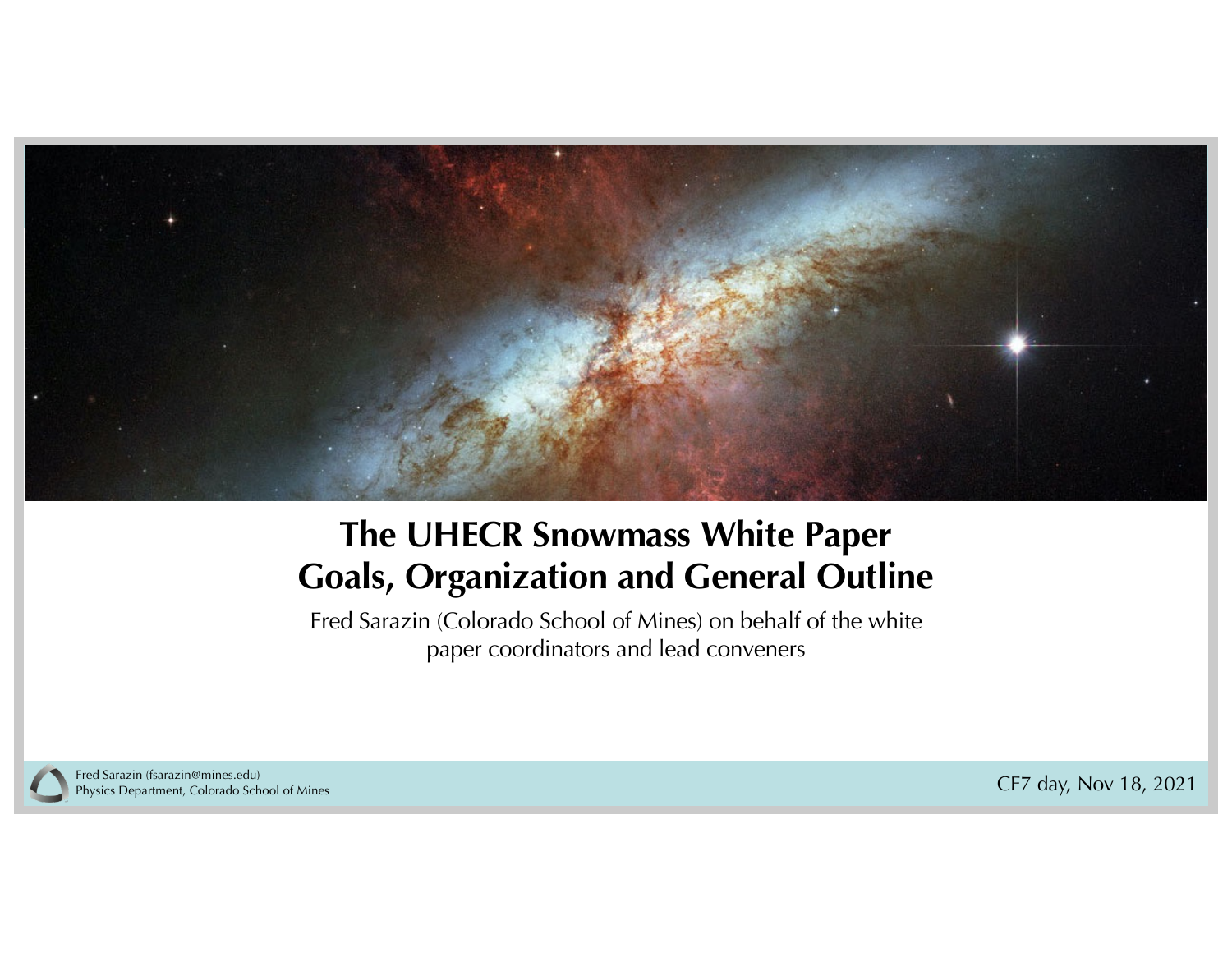

- The UHECR Snowmass white paper aims at identifying the scientific goals of the community looking out two decades in the future.
	- UHECR: for the purpose of this document  $E > 100$  PeV
	- Why two decades? Current experiments are going to operate for another decade, while most planned experiments are about one decade out and will need to operate 5-10 years.
- The white paper also aims at being a baseline roadmap for the community and therefore need to be international and (reasonably) thorough. We are aiming for a 70 - 100 pages document.

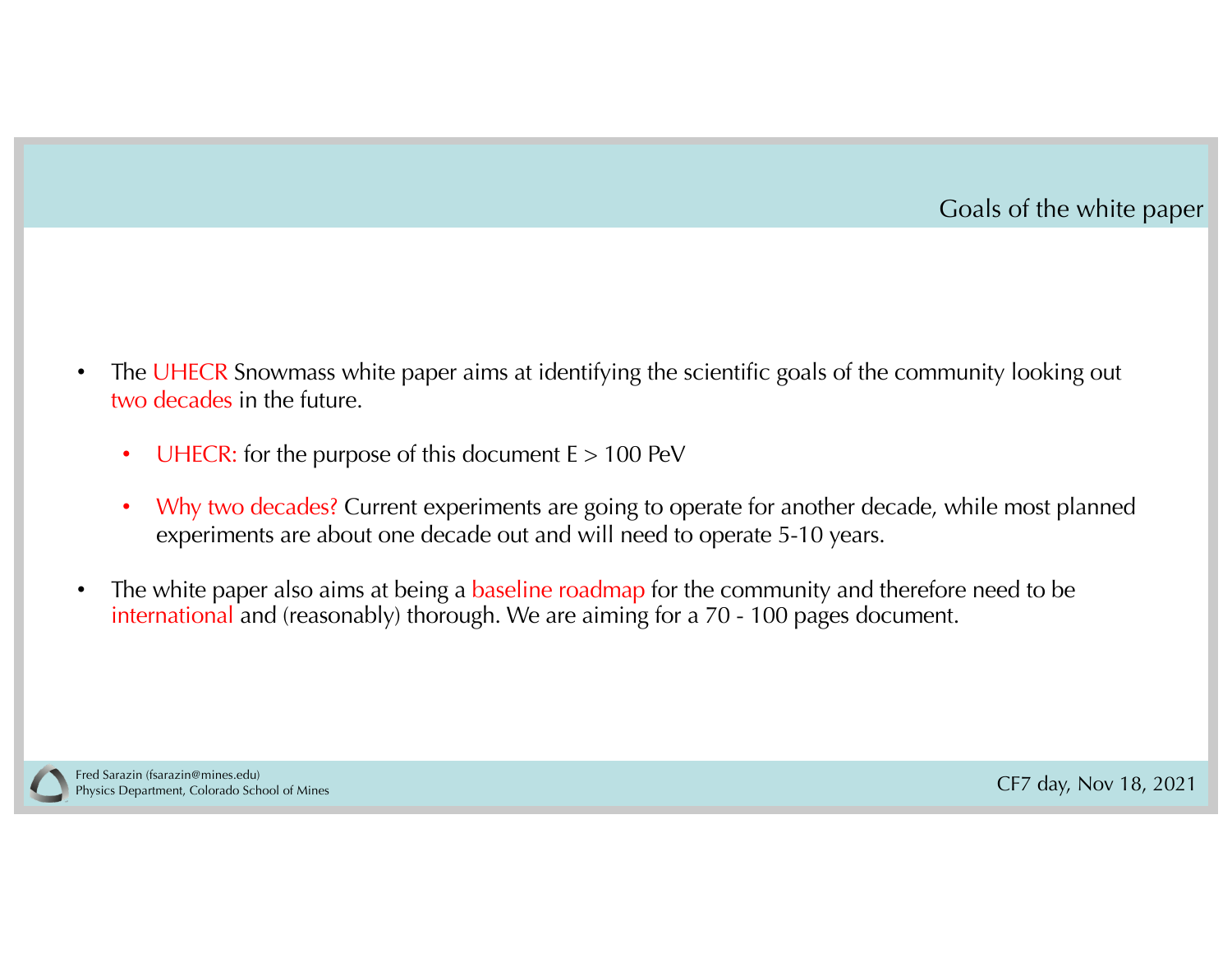#### Multi-messenger astronomy in Astro 2020

| Existing/planned projects<br><b>Missing capabilities</b> |              |                           | Multi-Messenger Astronomy Must be Coordinated |                                             |                               |                              |                                      |  |
|----------------------------------------------------------|--------------|---------------------------|-----------------------------------------------|---------------------------------------------|-------------------------------|------------------------------|--------------------------------------|--|
| <b>Endorsed projects</b>                                 | 2020<br>2040 |                           | 2025                                          | 2030                                        |                               | 2035                         |                                      |  |
|                                                          | nHz          | <b>NANOGrav</b>           |                                               | <b>NANOGrav expanded</b>                    |                               |                              | <b>SKA bolsters nHz efforts</b>      |  |
| Gravitational<br>Waves<br><b>Neutrinos</b>               | mHz          |                           | mHz GW community development                  |                                             |                               |                              | <b>LISA</b>                          |  |
|                                                          | kHz          | Advanced LIGO/Virgo/Kagra |                                               |                                             | <b>Improved Advanced LIGO</b> |                              | <b>Cosmic Explorer</b>               |  |
|                                                          | UHE          | Discovery uncertain       |                                               | IceCube-Gen2 (VHE and UHE)                  |                               |                              |                                      |  |
|                                                          |              |                           |                                               |                                             |                               |                              |                                      |  |
| Gamma Rays                                               | HE           | Swift/Fermi               |                                               | Impending gap in<br>monitoring capabilities |                               |                              | New Probes for Multi-Messenger Astro |  |
|                                                          | <b>VHE</b>   | IACTs/HAWC/LHAASO         |                                               |                                             | <b>LHAASO</b><br>CTA and SWGO |                              |                                      |  |
| <b>Cosmic Rays</b>                                       | <b>VHE</b>   |                           | AMS/DAMPE/CALET                               |                                             |                               | <b>Opportunities needing</b> |                                      |  |
|                                                          | UHE          |                           | Auger/TAx4                                    |                                             |                               |                              | technology development               |  |

HE: MeV-GeV, VHE: TeV-PeV, UHE: EeV-ZeV

FIGURE L.4 Schematic high-level view of capabilities in different messengers over decades (blue: existing or planned, red: missing capabilities, green: endorsed new projects, dated by construction starts). Gradient shading indicates projects that can start taking data as construction proceeds. Not shown are many promising potential projects for which technology development is needed. With each messenger, the discovery prospects are outstanding; with multi-messenger observations, they could be transformative.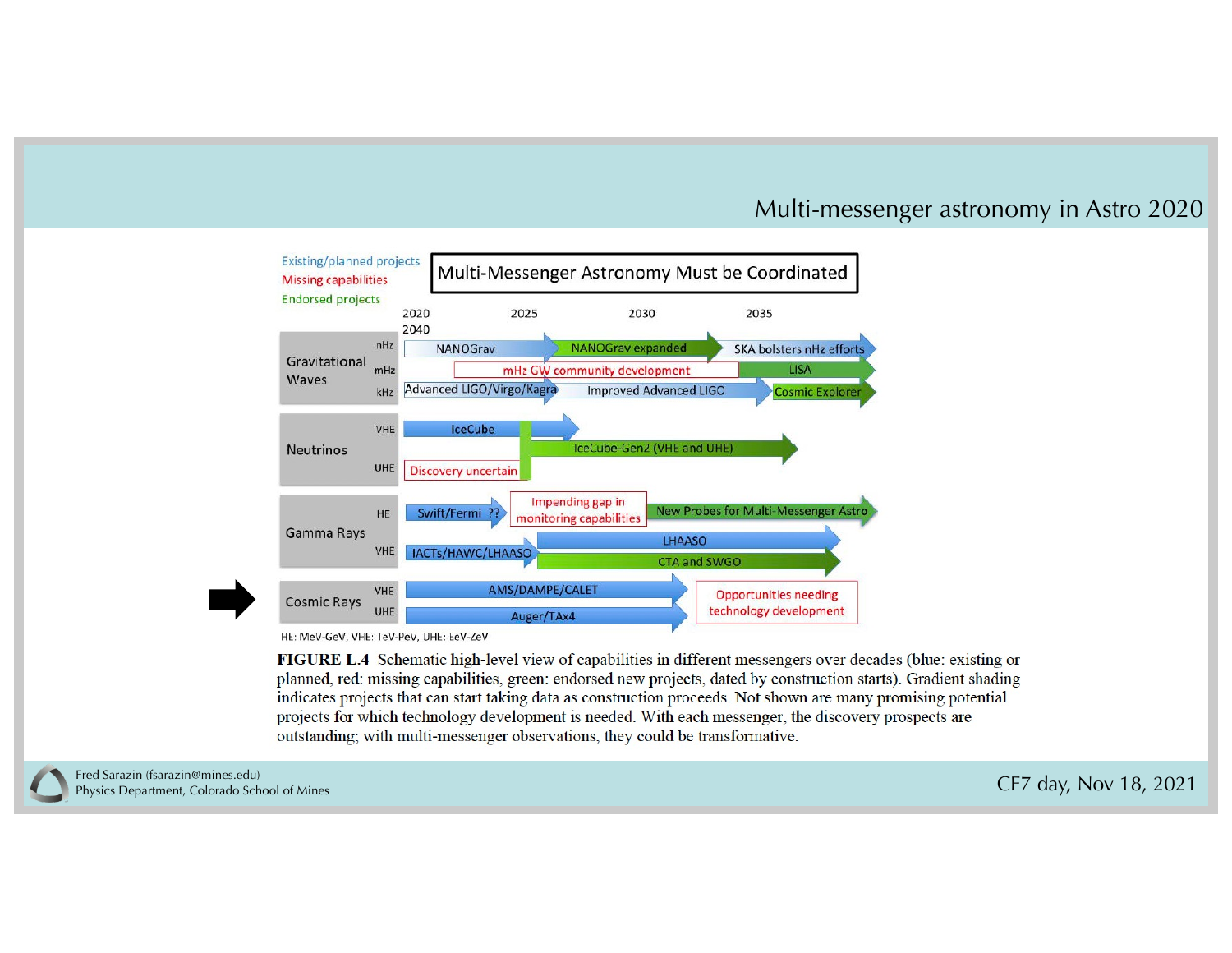### Organizational structure

#### **WP Coordinators:** Fred Sarazin, Frank Schroeder, Tonia Venters

#### **Lead Conveners:** Alan Coleman, Johannes Eser, Eric Mayotte, Dennis Soldin

**TASKS** (2-3 conveners per task)

|           | Spectrum                     | A. Coleman / Y. Tsunesada              |           |                                                      |              |
|-----------|------------------------------|----------------------------------------|-----------|------------------------------------------------------|--------------|
| $\bullet$ | Composition                  | D. Bergman / E. Mayotte                |           | <b>EXPERIMENTS</b> (1 representative per experiment) |              |
| $\bullet$ | Anisotropy                   | L. Caccianaga / G. Golup / P. Tinyakov | $\bullet$ | Auger                                                | A. DiMatteo  |
| $\bullet$ | <b>Hadronic interactions</b> | H. Dembinski / T. Pierog / D. Soldin   |           | Ice Cube (incl. Gen 2)                               | J. Kelley    |
| $\bullet$ | Multimessengers              | J. Alvarez-Muniz / J. Eser / L. Lu     |           | <b>Telescope Array</b>                               | J. Matthews  |
| $\bullet$ | <b>Astrophysics</b>          | F. Oikonomou / T. Venters              | $\bullet$ | <b>GCOS</b>                                          | J. Hoerandel |
| $\bullet$ | Magnetic fields*             | T. Jaffe / M. Unger                    | $\bullet$ | <b>GRAND</b>                                         | P. Denton    |
| $\bullet$ | BSM (dark matter,)*          | R. Aloiso / O. Deligny                 | $\bullet$ | POEMMA (& EUSO)                                      | J. Krizmanic |
|           | Computation*                 | J.Glombitza / E.Santos                 |           |                                                      |              |
| $\bullet$ | Interdisciplinary            | M.Bertaina / R.Mussa                   |           |                                                      |              |

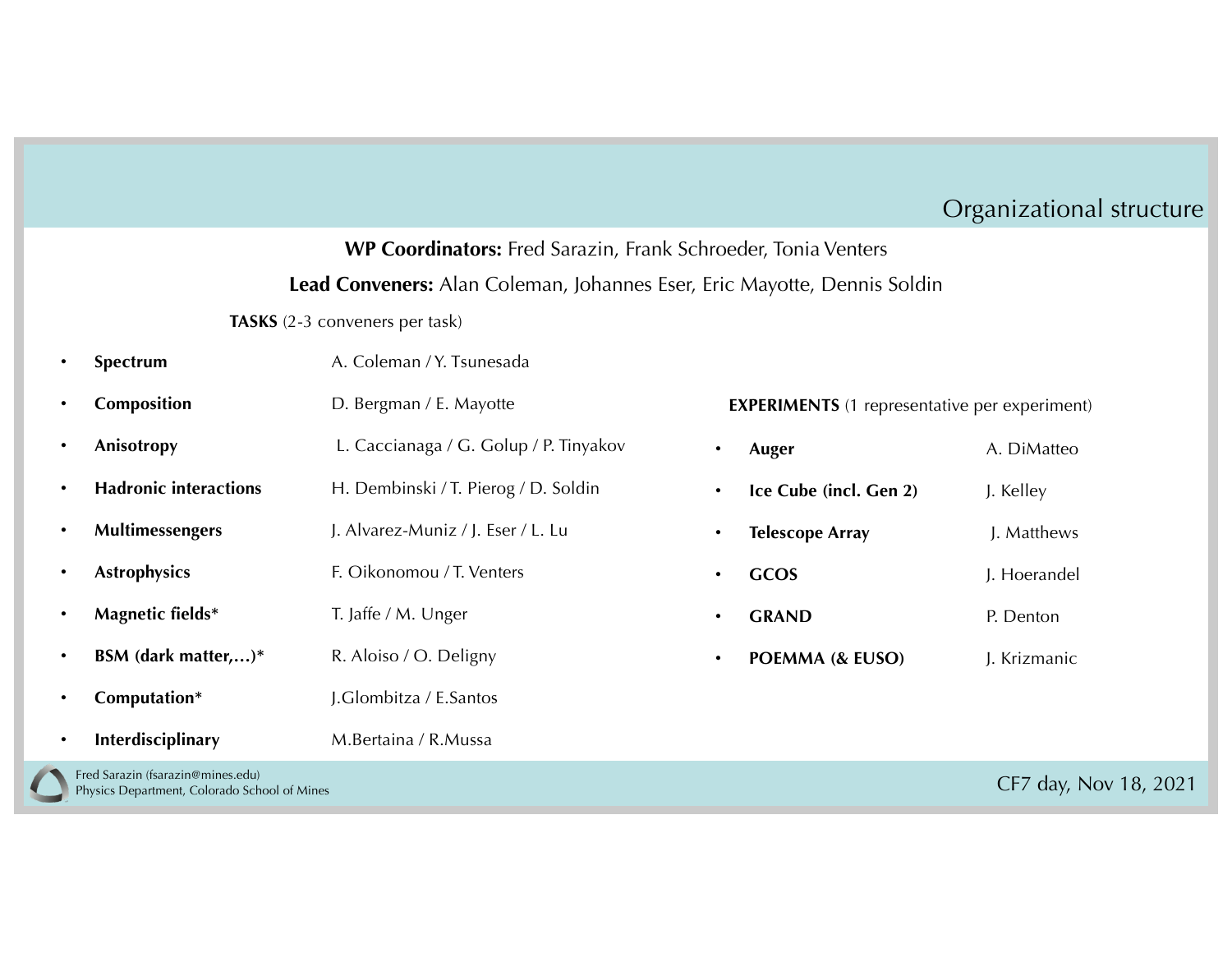#### Mini-workshop, Oct 20

- About 50 participants
- Very positive overall
- Specific feedback:
	- Add an Interdisciplinary Science section to the WP
	- Work with other WPs to develop a consistent view, outline synergies and cross reference the efforts.
	- Explore the societal (human, environmental...) impact of doing UHECR research

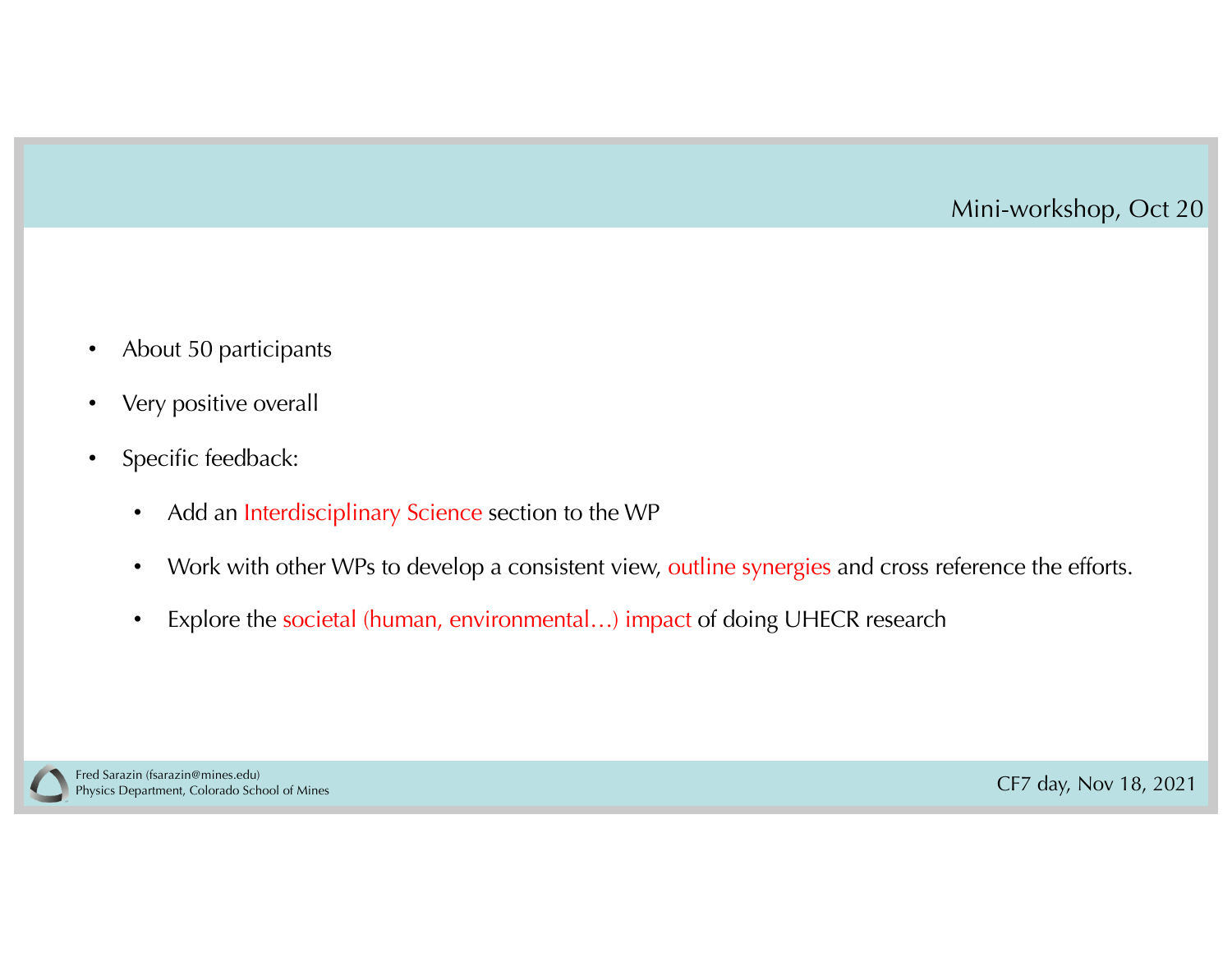Synthesis – role of the coordinators and lead conveners

## **Preliminary Outline**

Executive Summary (1 page)

- 1. The Big Questions
- 2. The UHECR Paradigm Shift
- 3. Physics at the Energy Frontier the synergy between UHECRs and Particle Physics
- 4. Pinpointing the Most Extreme Physical Processes in the Universe
- 5. Stepping Up to the New Challenges
- 6. The Next Generation Experiments
- 7. Interdisciplinary science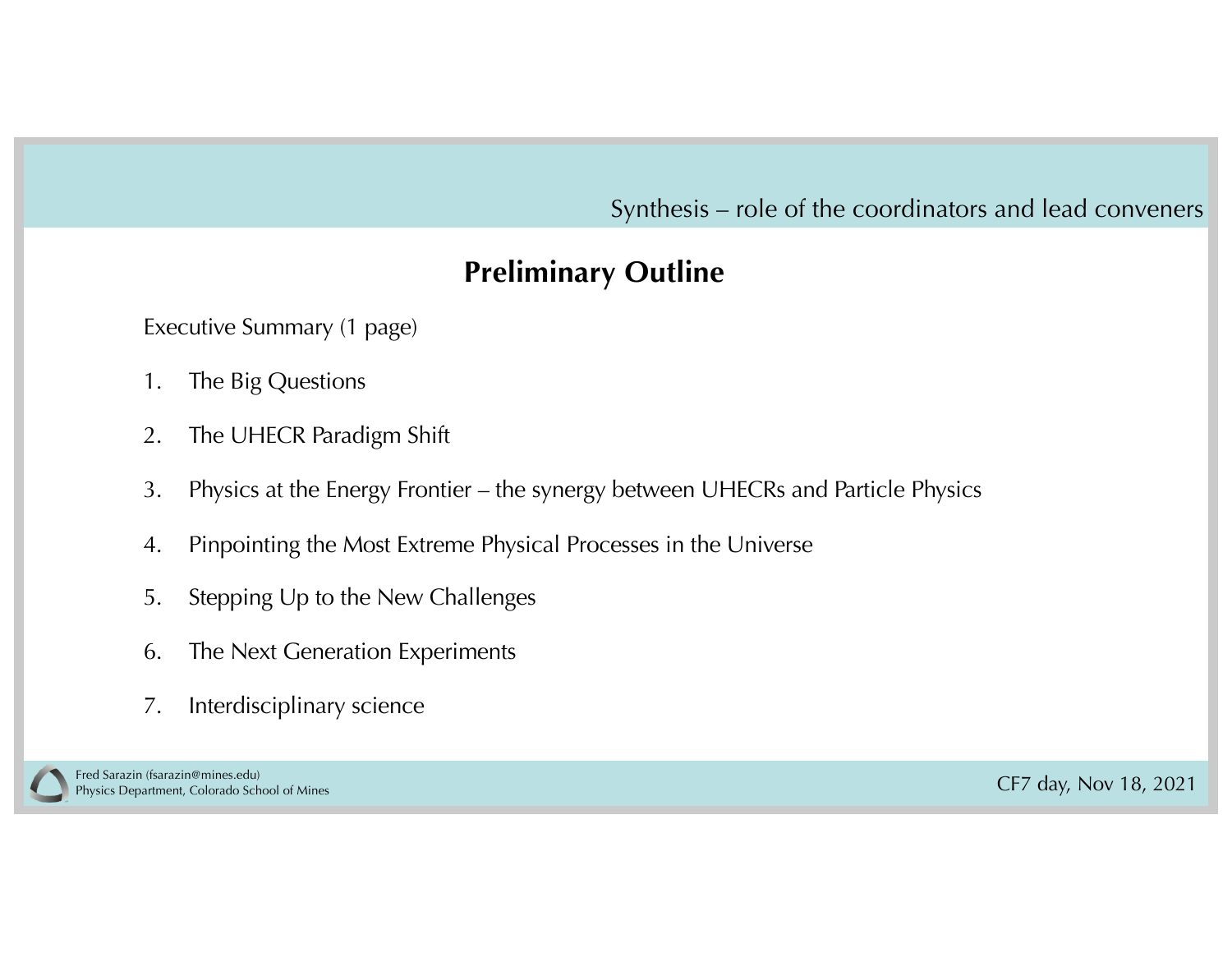#### Charge of the tasks

#### **Questions for each task:**

- What is the current status of the field? [Guidance: 3-5 pages]
- Where are we going to be 10 years from now (considering the continued operation of existing experiments)? [Guidance: 1-2 pages]
- What are the questions that will remain to be answered by the new generation UHECR observatories the following decade? [Guidance: 1-3 pages]

The inputs from the tasks will then be folded in the WP.

Shorter contributions expected from tasks with a \*

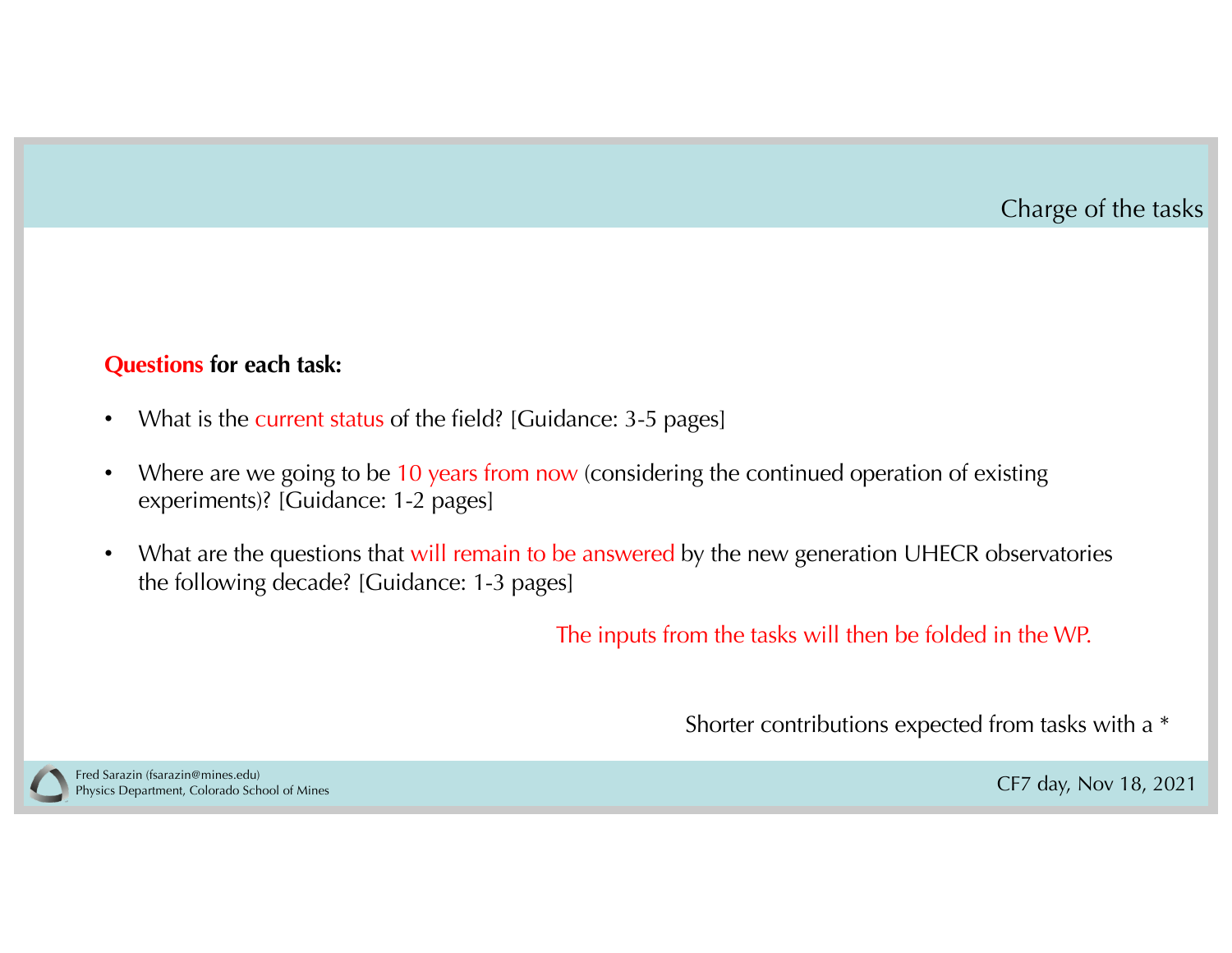

#### **How are the existing and next-generation experiments going to contribute to the science case in the next two decades?**

- Brief description of the experiment / known or projected performance [1 pages per experiment]
- Ability to address the science case advanced by the science tasks [2-3 pages per experiment]

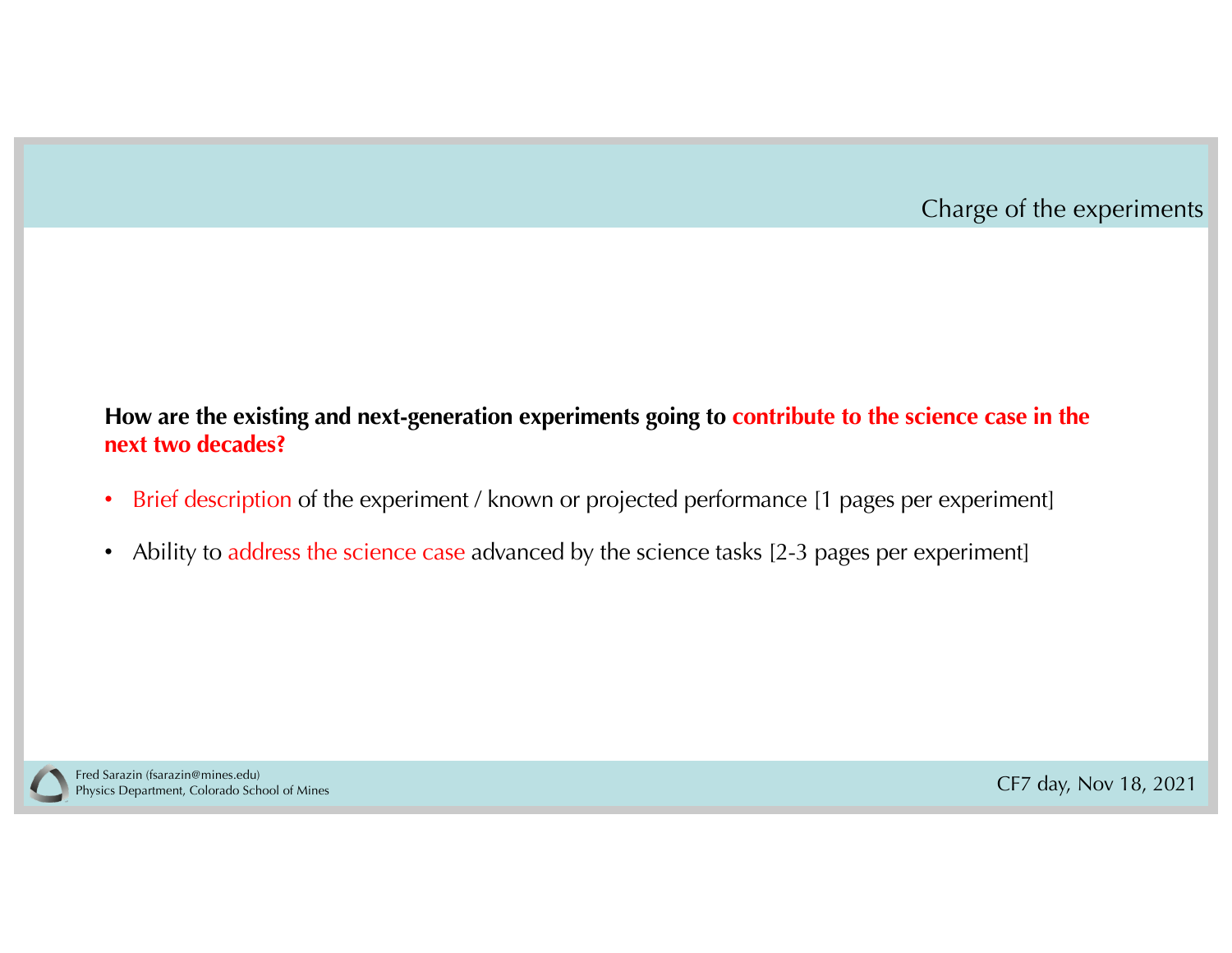#### Writing the white paper

| SHOWINDS UPLANTY RESERVED DR SHOWMASS 2021 W $\times$    |
|----------------------------------------------------------|
| SnowmassWP_HadronicInteractions ● Snowmass2021 w ×       |
| SnowmassWP AstrophyicsTheory ● Snowmass2021 w ×          |
| Snowmass UHECR WP Experiment Template ● Snowmass2021 w × |
| SnowmassWP Anisotropy ● Snowmass2021 w ×                 |
| SnowmassWP_Spectrum ● Snowmass2021 w ×                   |
| SnowmassWP Radio ● Snowmass2021 w ×                      |
| SnowmassWP_DarkMatterBSM<br>• Snowmass2021 w x           |
| SnowmassWP_POEMMA C Snowmass2021 w x                     |
| SnowmassWP_GRAND<br>• Snowmass2021 w ×                   |
| SnowmassWP GCOS ● Snowmass2021 w ×                       |
| SnowmassWP_TelescopeArray ● Snowmass2021 w ×             |
| SnowmassWP Mass C Snowmass2021 w x                       |
| SnowmassWP_MagneticFields C Snowmass2021 w x             |
| SnowmassWP PierreAuger C Snowmass2021 w x                |
| SnowmassWP IceCube C Snowmass2021 w x                    |
| SnowmassWP_Computation ● Snowmass2021 w ×                |
| SnowmassWP_MultiMessenger C Snowmass2021 w x             |
| SnowmassWP InterdisciplinaryScience ● Snowmass2021 w ×   |
| $CT7$ day Nov 10 0001                                    |

- One master Overleaf document editable only by the WP coordinators and lead conveners
- Template Overleaf provided for each task / experiment but maintained by the conveners and representatives
- Snowmass Slack channel #uhecr-whitepaper for communication between coordinators, (lead) conveners and contributors
- To contribute, please contact directly the relevant coordinators, conveners and/or experiment representatives (emails are provided in each relevant section of the WP)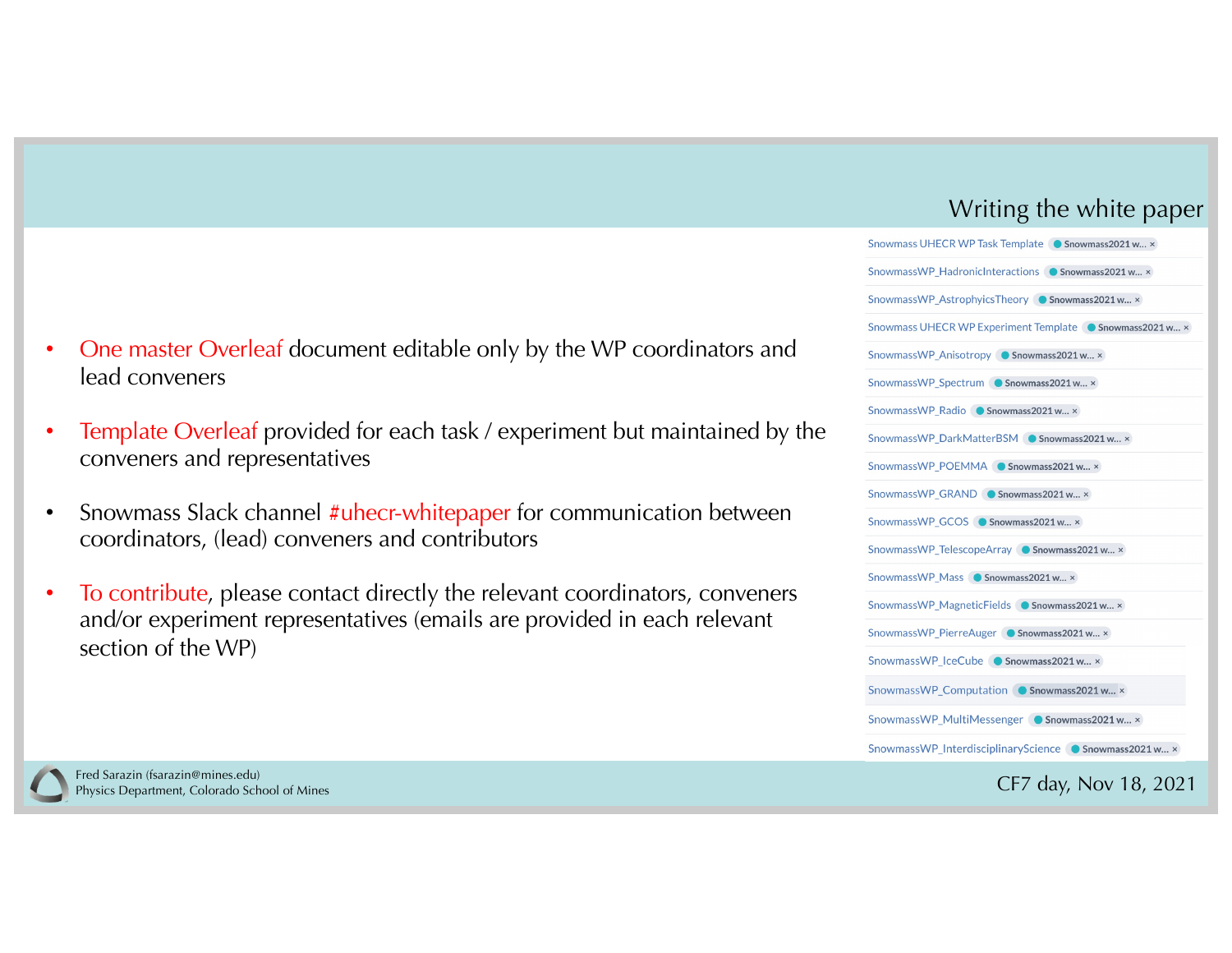## Timeline

| $\bullet$ | White paper coordinators and lead conveners named                                                                                                                                                 | Sept 15 $\checkmark$                 |
|-----------|---------------------------------------------------------------------------------------------------------------------------------------------------------------------------------------------------|--------------------------------------|
| $\bullet$ | Identify & contact the conveners and experiment representatives                                                                                                                                   | Oct 10 $\sqrt$                       |
| $\bullet$ | Create an outline of the white paper. Inform the community. What is the best structure to be also used for a<br>community-wide roadmap document? Encourage contributions from the community!      | Oct 20 $\sqrt{ }$<br>(mini-workshop) |
| $\bullet$ | Deadline for individual contributions to the various tasks $\rightarrow$ We are here!                                                                                                             | Nov $20$                             |
| $\bullet$ | Report from each science tasks $\left($ < 10 pages) & experiments $\left($ < 5 pages) due                                                                                                         | Dec 10                               |
| $\bullet$ | Update the suggested requirements on future experiments based on the science task and experiment reports.<br>Request information from the experiment representatives to make (comparative) plots. | Dec 15 to Jan $15$                   |
| $\bullet$ | Include new plots, update experiment section and conclusion of paper.                                                                                                                             | $\tan 20$                            |
| $\bullet$ | Draft of the white paper is released for general review                                                                                                                                           | Jan $31$                             |
| $\bullet$ | Solicit external reviews                                                                                                                                                                          | Mar 1                                |
| $\bullet$ | Submit to Snowmass CF7                                                                                                                                                                            | <b>Mar</b> 15                        |
|           |                                                                                                                                                                                                   |                                      |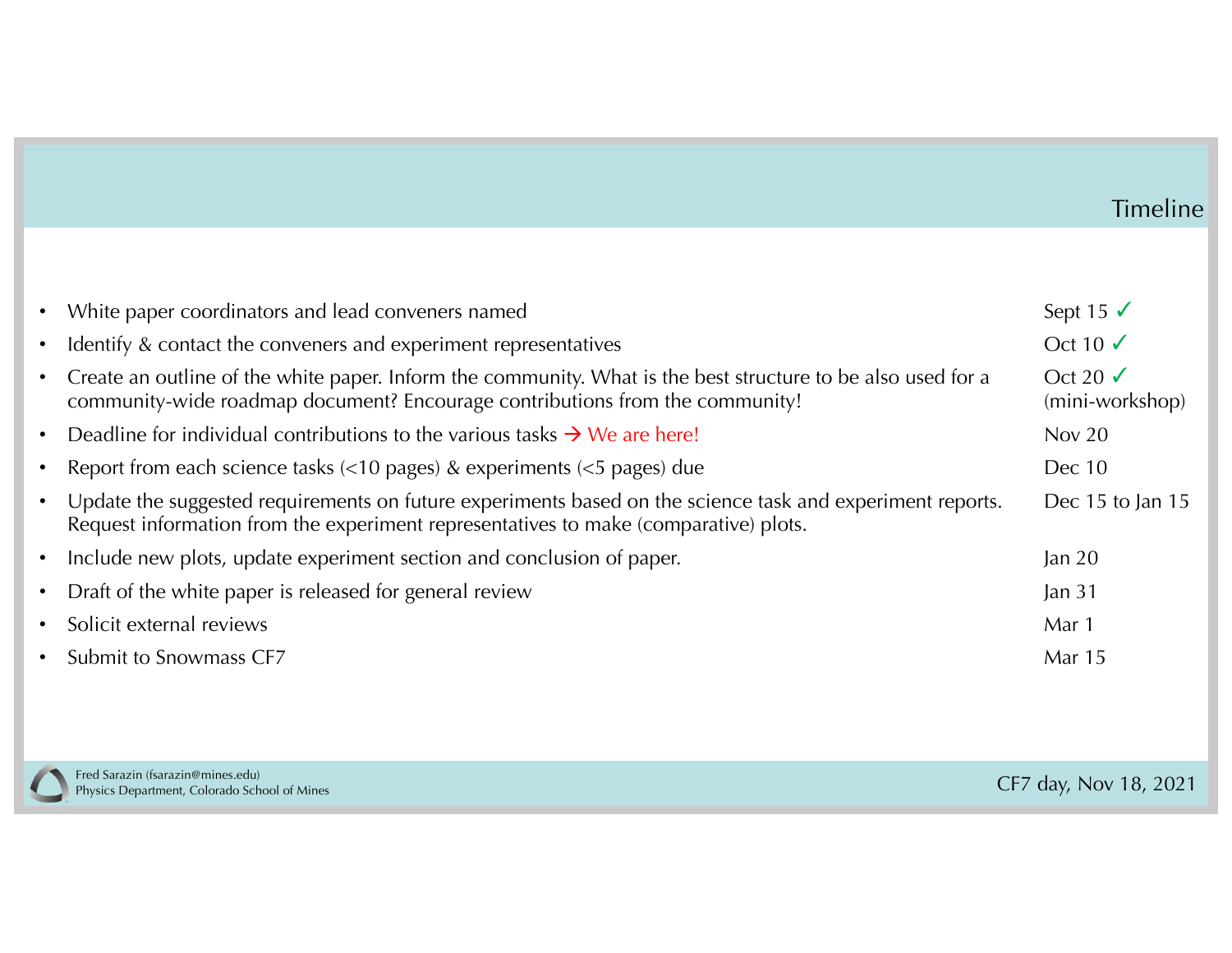# **THE END**



CF7 day, Nov 18, 2021 Fred Sarazin (fsarazin@mines.edu) Physics Department, Colorado School of Mines